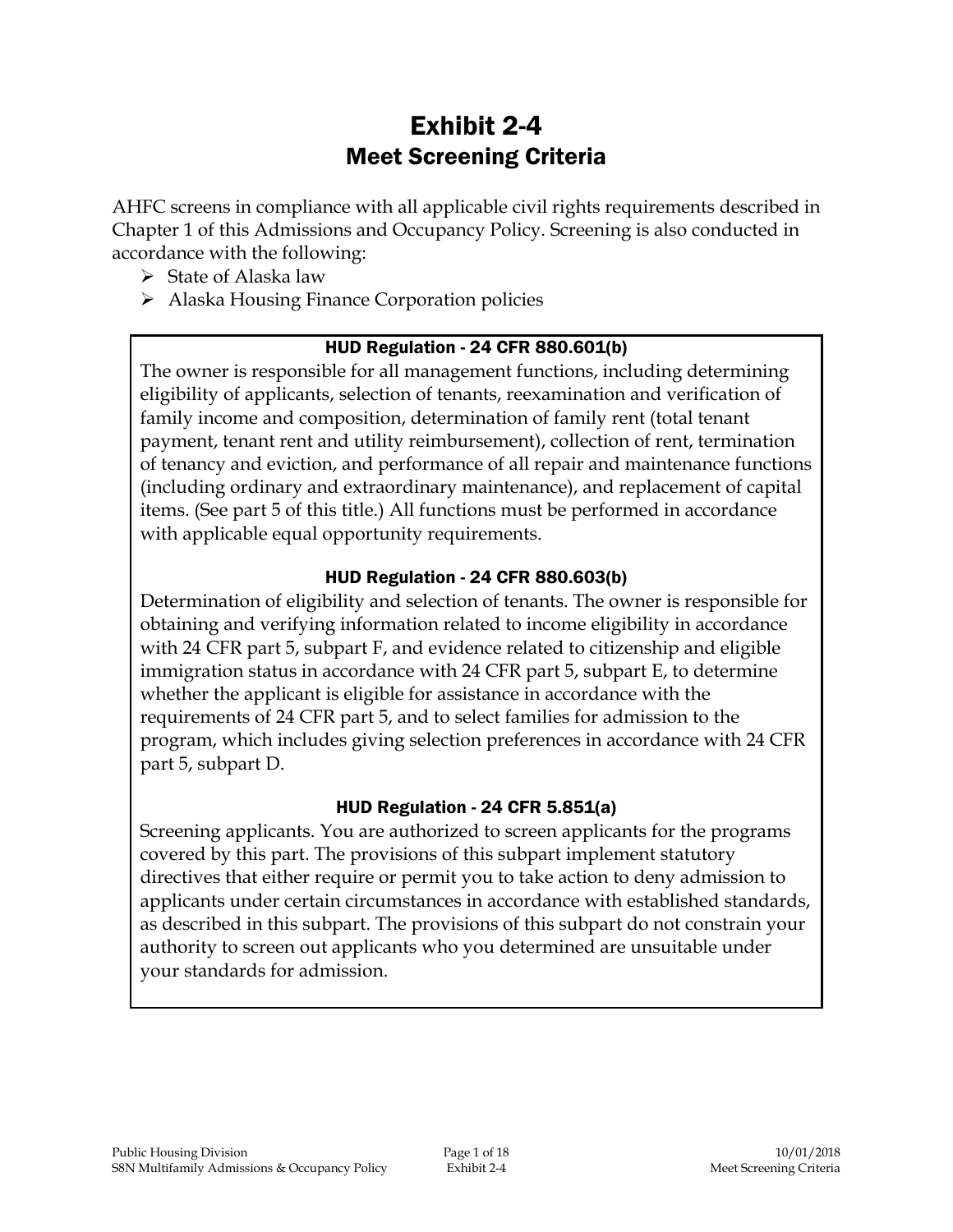## HUD Regulation - Notice H 2015-10<sup>1</sup>

A PHA or owner may not base a determination that an applicant or household engaged in criminal activity warranting denial of admission, termination of assistance, or eviction on a record of arrest(s).

#### AHFC Policy

- 1. AHFC will conduct screening on all applicants, new additions to the household after initial occupancy, and live-in aides prior to admission or eligibility for participation. If any adult member of the applicant family has not lived in Alaska for the previous 36 months, AHFC may check police department and court records in the localities where the applicant previously resided. An appropriate applicant release is necessary if the records check is other than a public access database.
- 2. The fact that an applicant or tenant was arrested for a disqualifying offense shall not be treated or regarded as proof that the applicant or tenant engaged in disqualifying criminal activity. The arrest may, however, trigger an investigation to determine whether the applicant or tenant actually engaged in disqualifying criminal activity. As part of its investigation, the PHA may obtain the police report associated with the arrest and consider the reported circumstances of the arrest. The PHA may also consider any statements made by witnesses or the applicant or tenant not included in the police report; whether criminal charges were filed; whether, if filed, criminal charges were abandoned, dismissed, not prosecuted, or ultimately resulted in an acquittal; and any other evidence relevant to determining whether or not the applicant or tenant engaged in a disqualifying activity.

## 1. Requirement to Deny Admission

## HUD Regulation - 24 CFR 5.852(d)

Length of period of mandatory prohibition on admission. If a statute requires that you prohibit admission of persons for a prescribed period of time after some disqualifying behavior or event, you may apply that prohibition for a longer period of time.

<sup>1</sup> Notice H 2015-10, Guidance for Public Housing Agencies and Owners of Federally-Assisted Housing on Excluding the Use of Arrest Records in Housing Decisions, issued November 2, 2015.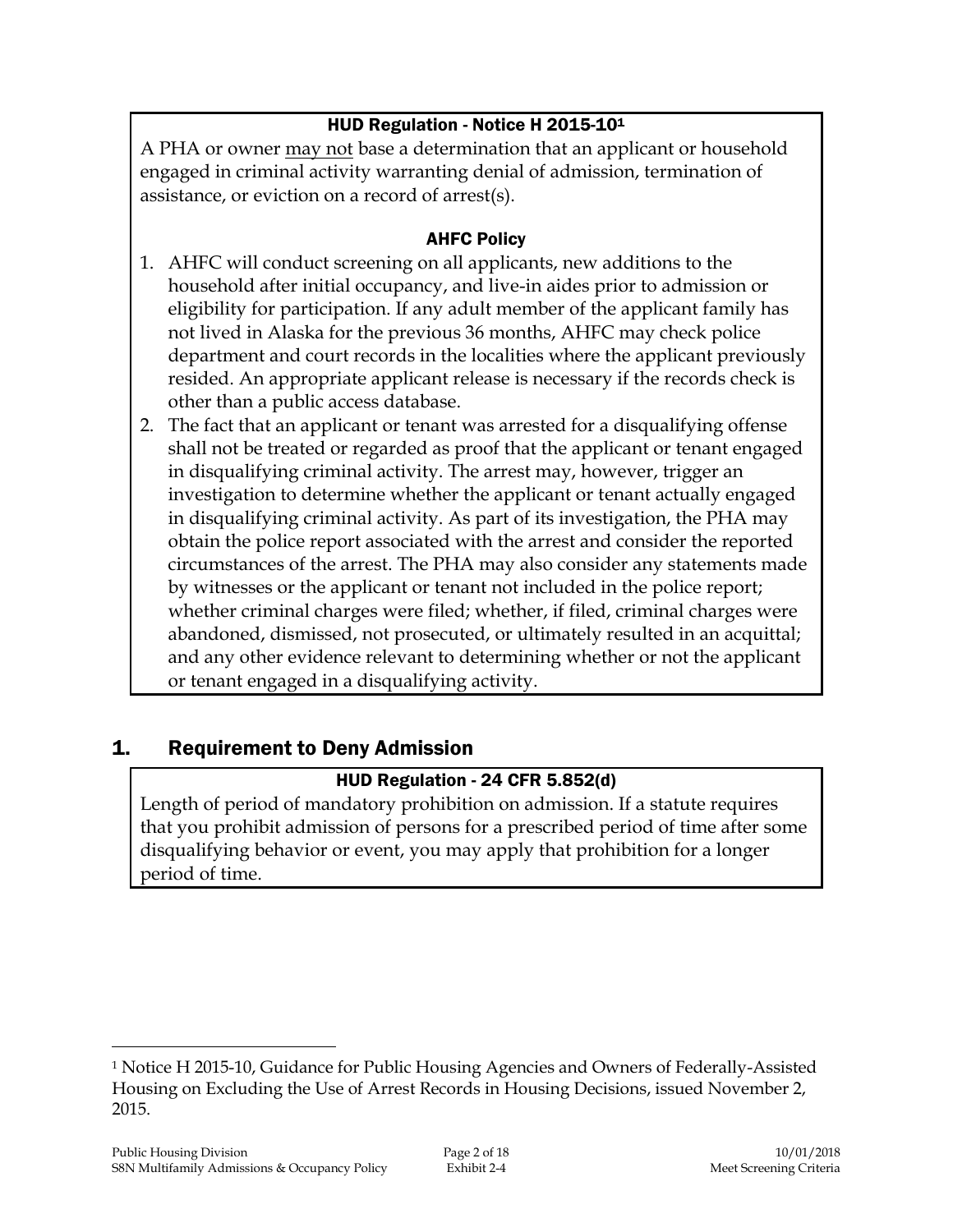### 1.A Social Security Number and Consent Forms

## HUD Regulation - 24 CFR 5.210(a)

Purpose. This subpart B requires applicants for and participants in covered HUD programs to disclose, and submit documentation to verify, their Social Security Numbers (SSNs).

### HUD Regulation - 24 CFR 5.230(a)

Required consent by assistance applicants and participants. Each member of the family of an assistance applicant or participant who is at least 18 years of age, and each family head and spouse regardless of age, shall sign one or more consent forms. The assistance applicant shall submit the signed consent forms to the processing entity when eligibility under a covered program is being determined.

### HUD Regulation - 24 CFR 5.232(a)

Denial or termination of benefits. In accordance with the provisions governing the program involved, if the assistance applicant or participant, or any member of the assistance applicant's or participant's family, does not sign and submit the consent form as required in § 5.230, then:

(1) The processing entity shall deny assistance to and admission of an assistance applicant;

(2) Assistance to, and the tenancy of, a participant may be terminated.

## AHFC Policy

See the Social Security Number Requirement exhibit for guidelines.

- 1. An applicant who fails to submit necessary consent forms shall be ineligible for admission.
- 2. A participant who fails to submit necessary consent forms will be terminated.

## 1.B Citizenship or Eligible Immigration Status

## HUD Regulation - 24 CFR 880.603(b)

Determination of eligibility and selection of tenants. The owner is responsible for obtaining and verifying information related to income eligibility in accordance with 24 CFR part 5, subpart F, and evidence related to citizenship and eligible immigration status in accordance with 24 CFR part 5, subpart E, to determine whether the applicant is eligible for assistance in accordance with the requirements of 24 CFR part 5, and to select families for admission to the program, which includes giving selection preferences in accordance with 24 CFR part 5, subpart D.

## HUD Regulation - 24 CFR 5.500(a)

Covered programs/assistance. This subpart E implements Section 214 of the Housing and Community Development Act of 1980, as amended (42 U.S.C.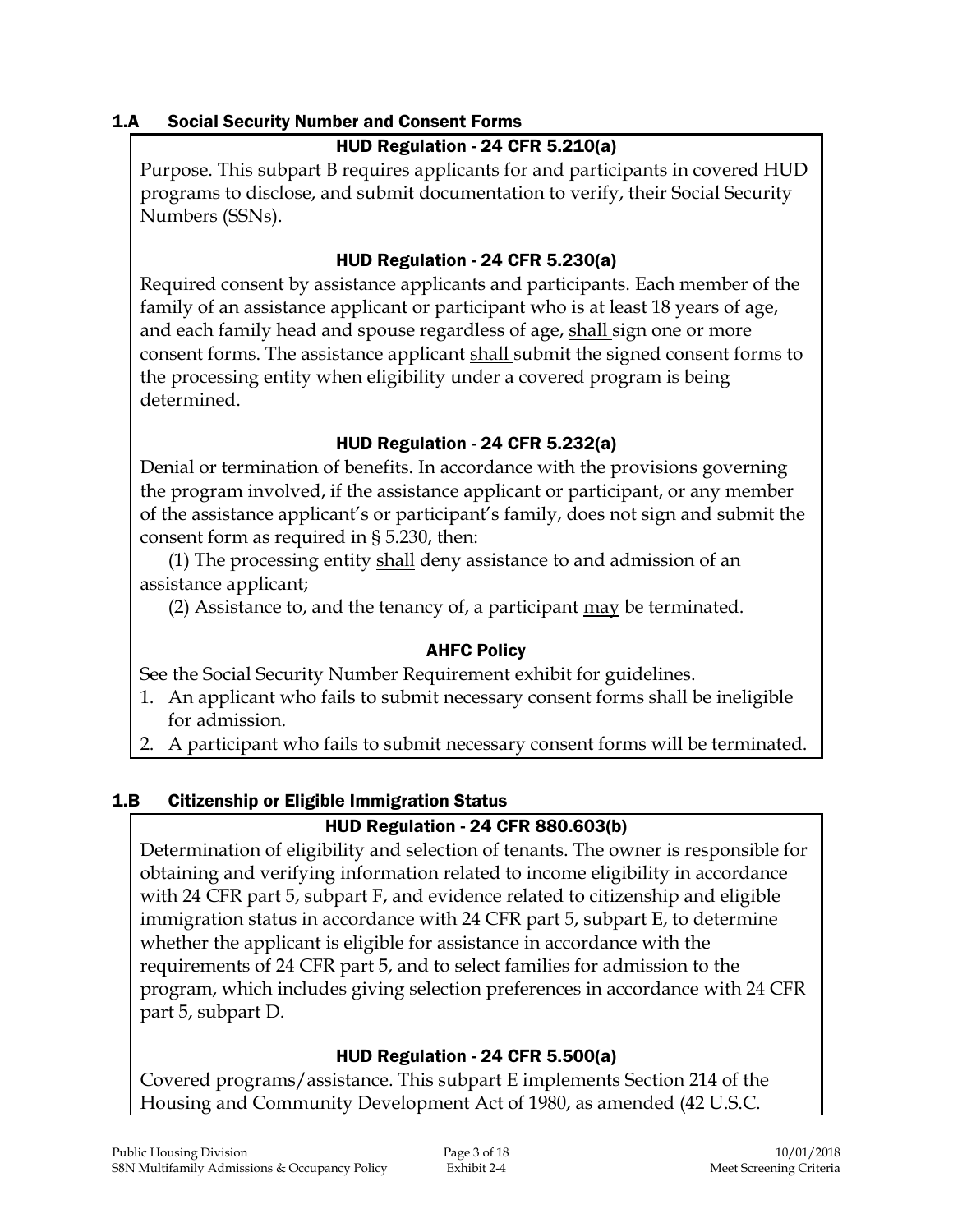1436a). Section 214 prohibits HUD from making financial assistance available to persons who are not in eligible status with respect to citizenship or noncitizen immigration status.

## AHFC Policy

See the Meet Citizenship Requirements exhibit in this policy.

## 1.C The Student Rule

## HUD Regulation - 24 CFR 880.603(b)

Determination of eligibility and selection of tenants. The owner is responsible for obtaining and verifying information related to income eligibility in accordance with 24 CFR part 5, subpart F (family income and student rule), and evidence related to citizenship and eligible immigration status in accordance with 24 CFR part 5, subpart E, to determine whether the applicant is eligible for assistance in accordance with the requirements of 24 CFR part 5, and to select families for admission to the program, which includes giving selection preferences in accordance with 24 CFR part 5, subpart D.

## AHFC Policy

See the Student Rule exhibit for guidelines.

## 1.D Drug-Related Criminal Activity Eviction

## HUD Regulation - 24 CFR 5.854(a)

You must prohibit admission to your federally assisted housing of an applicant for three years from the date of eviction if any household member has been evicted from federally assisted housing for drug-related criminal activity.

## AHFC Policy

AHFC will deny admission to any family member for 36 months from the date of eviction if any household member was evicted from any federally assisted housing for drug-related criminal activity. See Definitions for drug-related criminal activity.

## 1.E Drug-Related Activities

## HUD Regulation - 24 CFR 5.854(b)

You must establish standards that prohibit admission of a household to federally assisted housing if:

(a) You determine that any household member is currently engaging in illegal use of a drug; or

(b) You determine that you have reasonable cause to believe that a household member's illegal use or a pattern of illegal use of a drug may interfere with the health, safety, or right to peaceful enjoyment of the premises by other residents.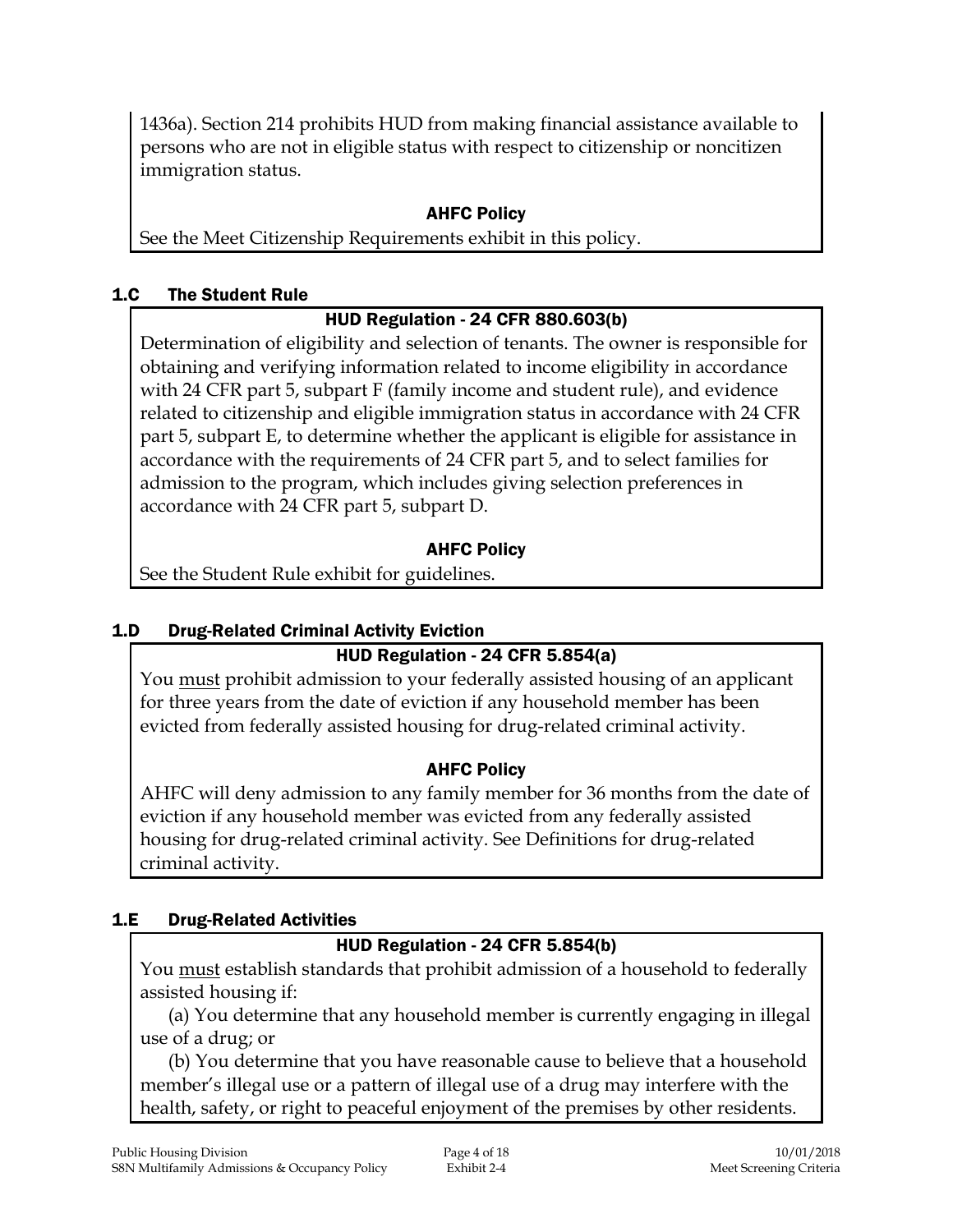## Use of Marijuana in Multifamily Assisted Properties

[Letter](MarijuanaMF_122914.pdf) dated December 29, 2014 from Benjamin T. Metcalf, Deputy Assistant Secretary for Multifamily Housing Programs, HT.

#### AHFC Policy

AHFC will deny admission to any family member for 36 months from the date of release from any period of incarceration for any drug-related criminal activity; or if no incarceration was ordered, no admission within 36 months from the date of the conviction or commission of any drug-related criminal activity. This includes:

1. if any household member is currently engaging in illegal use of a drug.

2. if the illegal use or pattern of illegal use of a drug may threaten the health, safety, or right to peaceful enjoyment of the premises by other residents.

3. if the illegal use or pattern of illegal use of a drug may threaten the health or safety of the owner, property management staff, or persons performing a contract administration function or responsibility on behalf of the PHA (including a PHA employee or a PHA contractor, subcontractor or agent).

See Definitions for drug-related activity.

#### 1.F Methamphetamine

#### AHFC Policy

Any household member with a conviction for the manufacture or production of methamphetamine on the premises of any federally assisted housing is permanently barred from admission.

#### 1.G Sex Offenders

#### HUD Regulation - 24 CFR 5.856

You must establish standards that prohibit admission to federally assisted housing if any member of the household is subject to a lifetime registration requirement under a State sex offender registration program. In the screening of applicants, you must perform necessary criminal history background checks in the State where the housing is located and in other States where the household members are known to have resided.

## HUD Regulation - 24 CFR 5.905(a)

PHA obligation to obtain sex offender registration information. A PHA that administers a Section 8 or public housing program under an Annual Contributions Contract with HUD must carry out background checks necessary to determine whether a member of a household applying for admission to any federally assisted housing program is subject to a lifetime sex offender registration requirement under a State sex offender registration program. This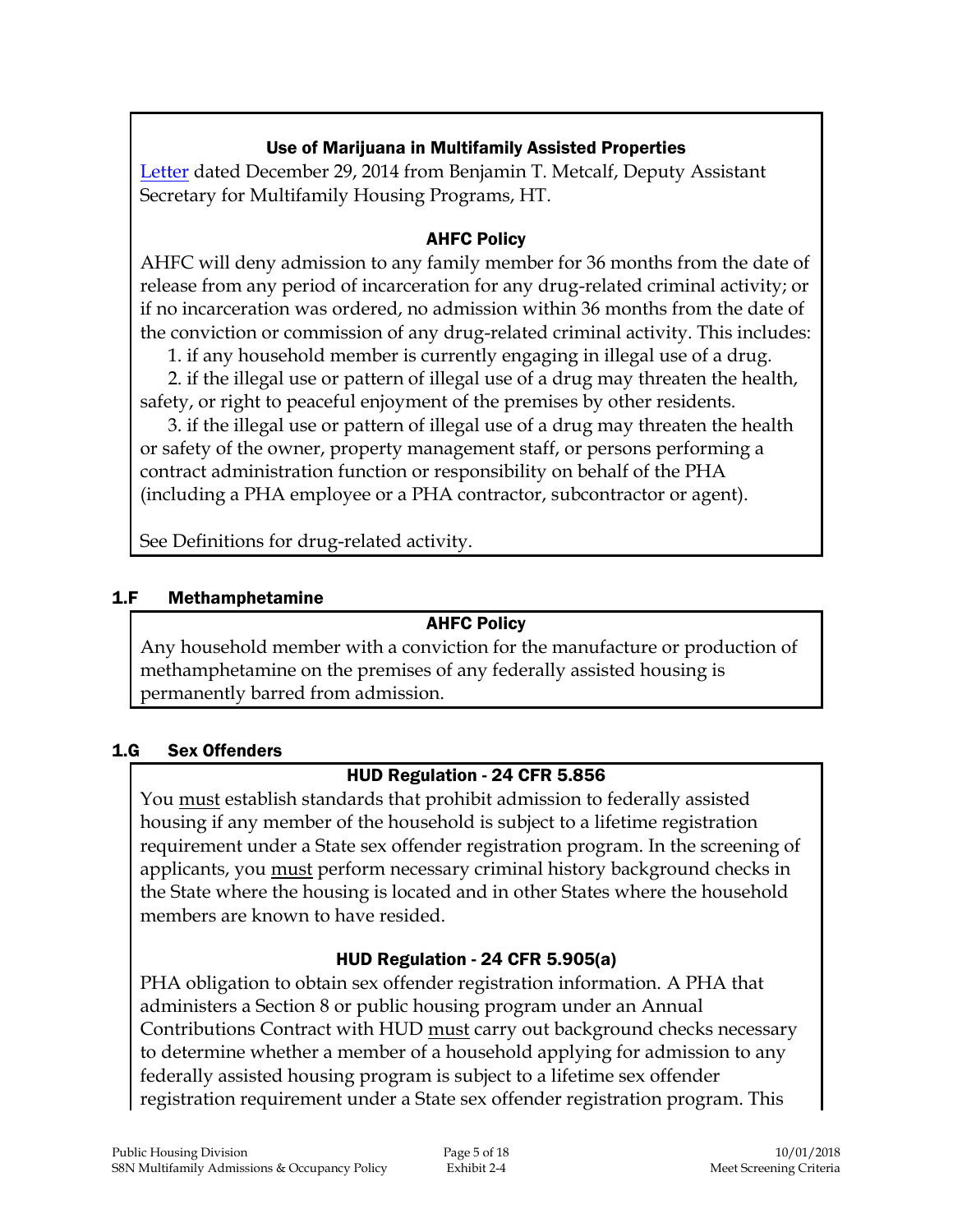check must be carried out with respect to the State in which the housing is located and with respect to States where members of the applicant household are known to have resided.

## AHFC Policy

- 1. All adult household members will be checked against the Dru Sjodin National Sex Offender Public Website at [www.nsopw.gov.](http://www.nsopw.gov/)
- 2. Any person subject to a lifetime registration requirement on a state sex offender registry is ineligible for admission.
- 3. Any person subject to a registration requirement on a state sex offender registry is ineligible for admission while on the registry.
- 4. AHFC will deny admission to any family member for 36 months from the date of release from any period of incarceration for sexual offense as identified in Alaska Statute 11.41; or if no incarceration was ordered, no admission will be granted within 36 months from the date of conviction or commission of any sexual offense as identified in AS 11.41.

### 1.H Alcohol Abuse

## HUD Regulation - 24 CFR 5.857

You must establish standards that prohibit admission to federally assisted housing if you determine you have reasonable cause to believe that a household member's abuse or pattern of abuse of alcohol interferes with the health, safety, or right to peaceful enjoyment of the premises by other residents.

#### AHFC Policy

AHFC will deny admission for 12 months from the date of occurrence if AHFC has reasonable cause to believe:

- 1. The abuse or pattern of abuse of alcohol may threaten the health, safety, or right to peaceful enjoyment of the premises by other residents.
- 2. The abuse or pattern of abuse of alcohol may threaten the health or safety of the owner, property management staff, or persons performing a contract administration function or responsibility on behalf of the PHA (including a PHA employee or a PHA contractor, subcontractor or agent).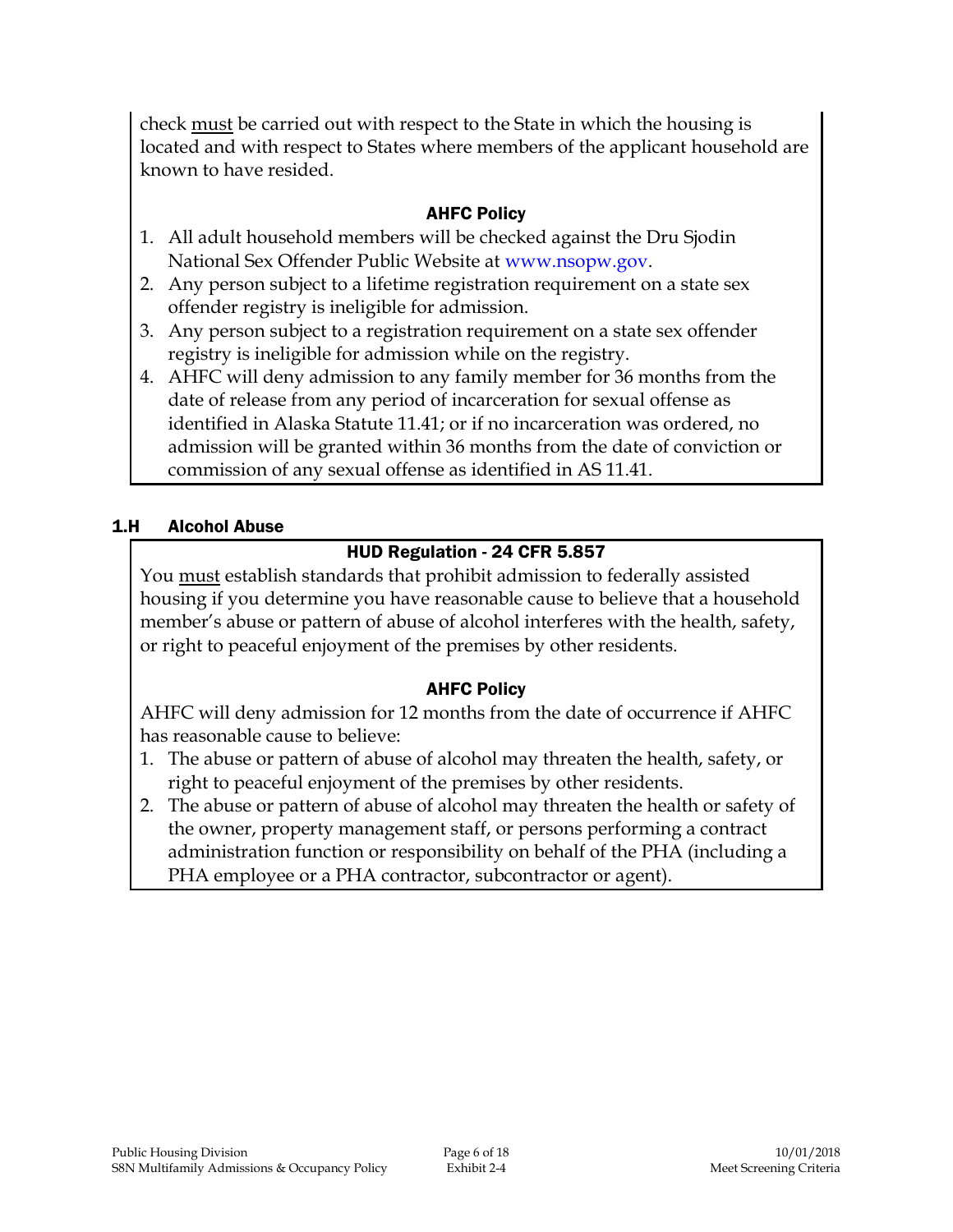## 2. Grounds to Deny Admission

The following are grounds AHFC may use to deny admission to the S8N Multifamily Housing Program.

### HUD Regulation - 24 CFR 5.852(a)

If the law and regulation permit you to take an action but do not require action to be taken, you may take or not take the action in accordance with your standards for admission and eviction.

### 2.A Criminal Activity

## HUD Regulation - 24 CFR 5.855

(a) You may prohibit admission of a household to federally assisted housing under your standards if you determine that any household member is currently engaging in, or has engaged in during a reasonable time before the admission decision:

(1) Drug-related criminal activity;

(2) Violent criminal activity;

(3) Other criminal activity that would threaten the health, safety, or right to peaceful enjoyment of the premises by other residents; or

(4) Other criminal activity that would threaten the health or safety of the PHA or owner or any employee, contractor, subcontractor or agent of the PHA or owner who is involved in the housing operations.

(b) You may establish a period before the admission decision during which an applicant must not have engaged in the activities (reasonable time).

## HUD Regulation - PIH Notice 2015-10<sup>2</sup>

A PHA or owner may not base a determination that an applicant or household engaged in criminal activity warranting denial of admission, termination of assistance, or eviction on a record of arrest(s).

#### AHFC Policy

1. AHFC shall conduct an Alaska statewide criminal record check on all adult family members.

<sup>2</sup> HUD has reviewed relevant case law and determined that the fact that an individual was arrested is not evidence that he or she has engaged in criminal activity. Accordingly, the fact that there has been an arrest for a crime is not a basis for the requisite determination that the relevant individual engaged in criminal activity warranting denial of admission, termination of assistance or eviction. PIH Notice 2015-10, Guidance for Public Housing Agencies and Owners of Federally-Assisted Housing on Excluding the Use of Arrest Records in Housing Decisions, issued November 2, 2015.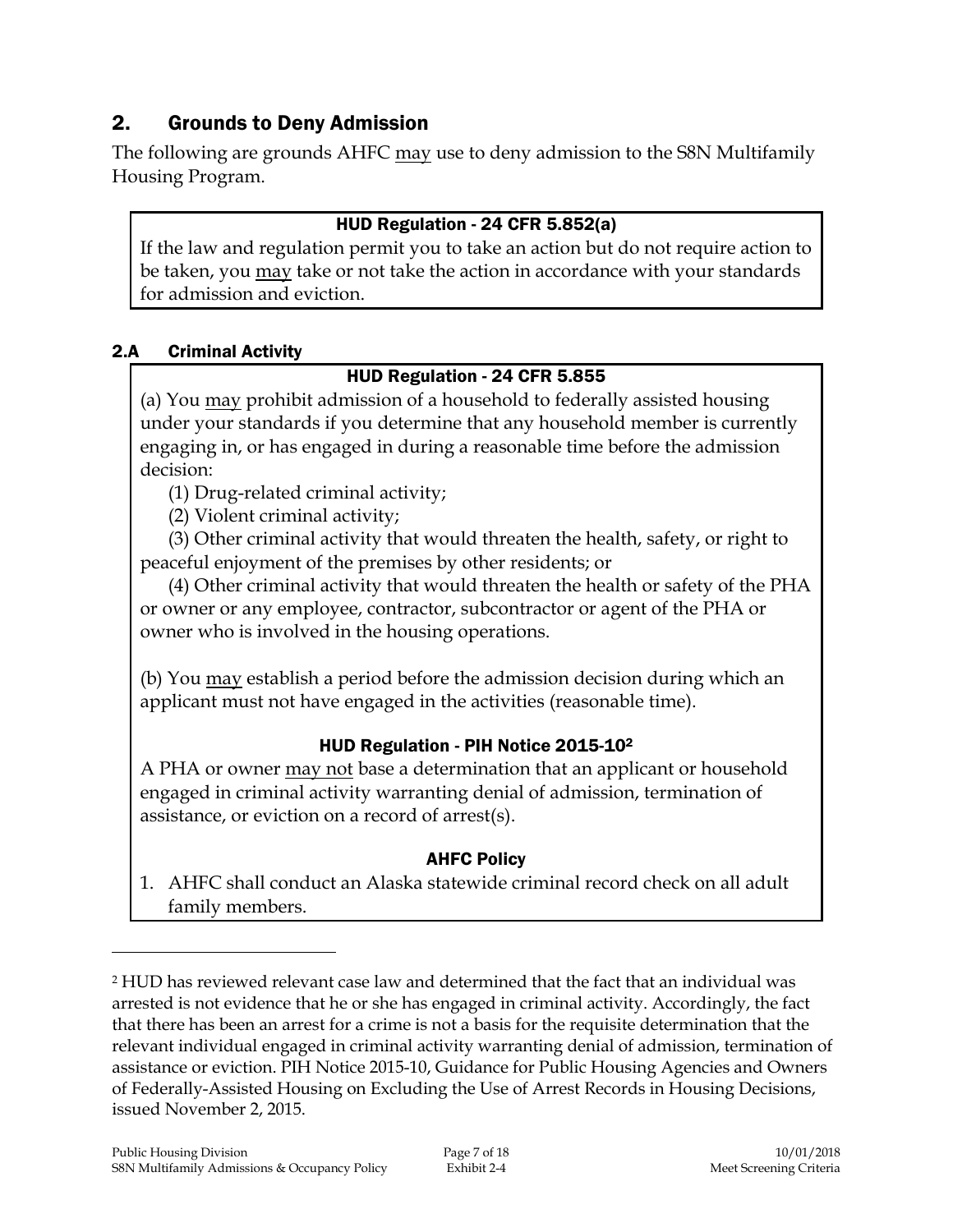- 2. AHFC will deny admission to any family member for 36 months from the date of release from any period of incarceration for any violent criminal activity; or if no incarceration was ordered, no admission within 36 months from the date of the conviction or commission of any violent criminal activity.
- 3. AHFC will deny admission for 36 months from the date of occurrence if AHFC has reasonable cause to believe involvement in criminal activity may threaten the health, safety, or right to peaceful enjoyment of the premises by other residents.
- 4. AHFC will deny admission for 36 months from the date of occurrence if AHFC has reasonable cause to believe involvement in criminal activity may threaten the health or safety of the owner, property management staff, or persons performing a contract administration function or responsibility on behalf of the PHA (including a PHA employee or a PHA contractor, subcontractor or agent).
- 5. See AHFC policy #2 under introductory section (page 2) for AHFC methods for gathering a preponderance of evidence.

### 2.B Family Behavior

#### AHFC Policy

- 1. AHFC will deny admission to any household member who engages in or threatens abusive or violent behavior toward PHA personnel for 12 months from the date of occurrence.
- 2. AHFC will deny waiting list placement to a family if any household member threatens or engages in abusive or violent behavior toward AHFC personnel for 12 months from the date of occurrence.
- 3. AHFC will remove a family from the waiting list if any household member threatens or engages in abusive or violent behavior toward AHFC personnel.

#### 2.C Family Self-Sufficiency Contract of Participation

The Family Self-Sufficiency Program is not available to this housing program.

#### 2.D Fraud or Bribery

## AHFC Policy

Any household member who has committed an act of fraud or bribery, or any other corrupt or criminal act in connection with any federal housing program is permanently barred from admission.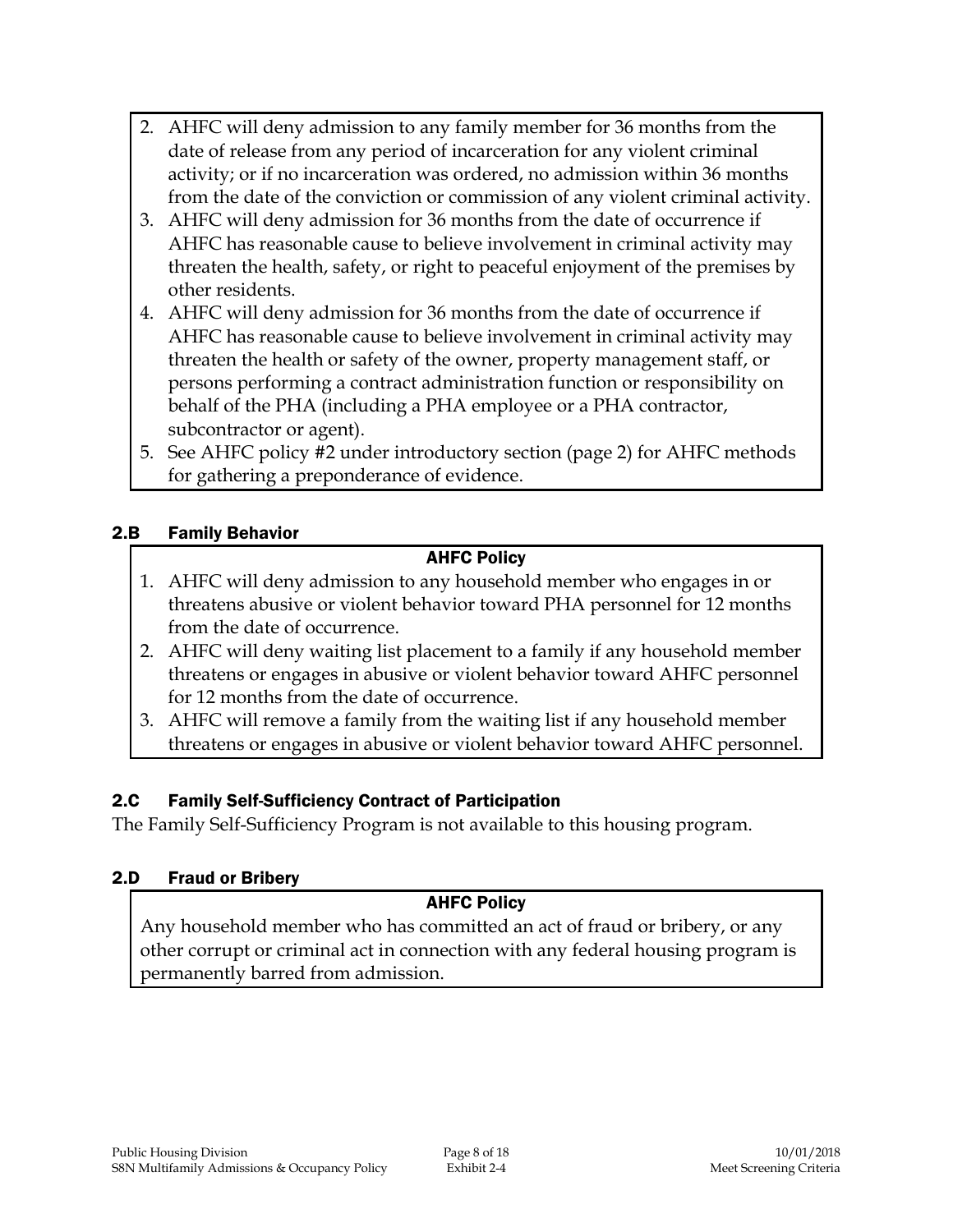#### 2.E Fugitive from Justice

#### HUD Regulation - 24 CFR 5.859(b)

The lease must provide that you may terminate the tenancy during the term of the lease if a tenant is:

(1) Fleeing to avoid prosecution, or custody or confinement after conviction, for a crime, or attempt to commit a crime, that is a felony under the laws of the place from which the individual flees, or that, in the case of the State of New Jersey, is a high misdemeanor; or

(2) Violating a condition of probation or parole imposed under Federal or State law.

#### AHFC Policy

Any household member that is a fugitive felon, parole or probation violator, or person fleeing to avoid prosecution, or custody or confinement after conviction, for a crime, or attempt to commit a crime, that is a felony under the laws of the place from which the individual flees (in New Jersey a high misdemeanor is equal to a felony) is not eligible for admission.

#### 2.F HUD Database Systems

The checks below will be conducted using the U.S. Department of Housing and Urban Development's Enterprise Income Verification (EIV) system.

#### HUD Regulation - 24 CFR 5.233(a)

Programs subject to this section and requirements.

(1) The requirements of this section apply to entities administering assistance under the:

- (v) Project-based Section 8 programs under 24 CFR parts 880, 881, 883, 884, 886, and 891;
- (2) Processing entities must use HUD's EIV system in its entirety:
	- (i) As a third party source to verify tenant employment and income information during mandatory reexaminations or recertifications of family composition and income, in accordance with § 5.236, and administrative guidance issued by HUD; and
	- (ii) To reduce administrative and subsidy payment errors in accordance with HUD administrative guidance.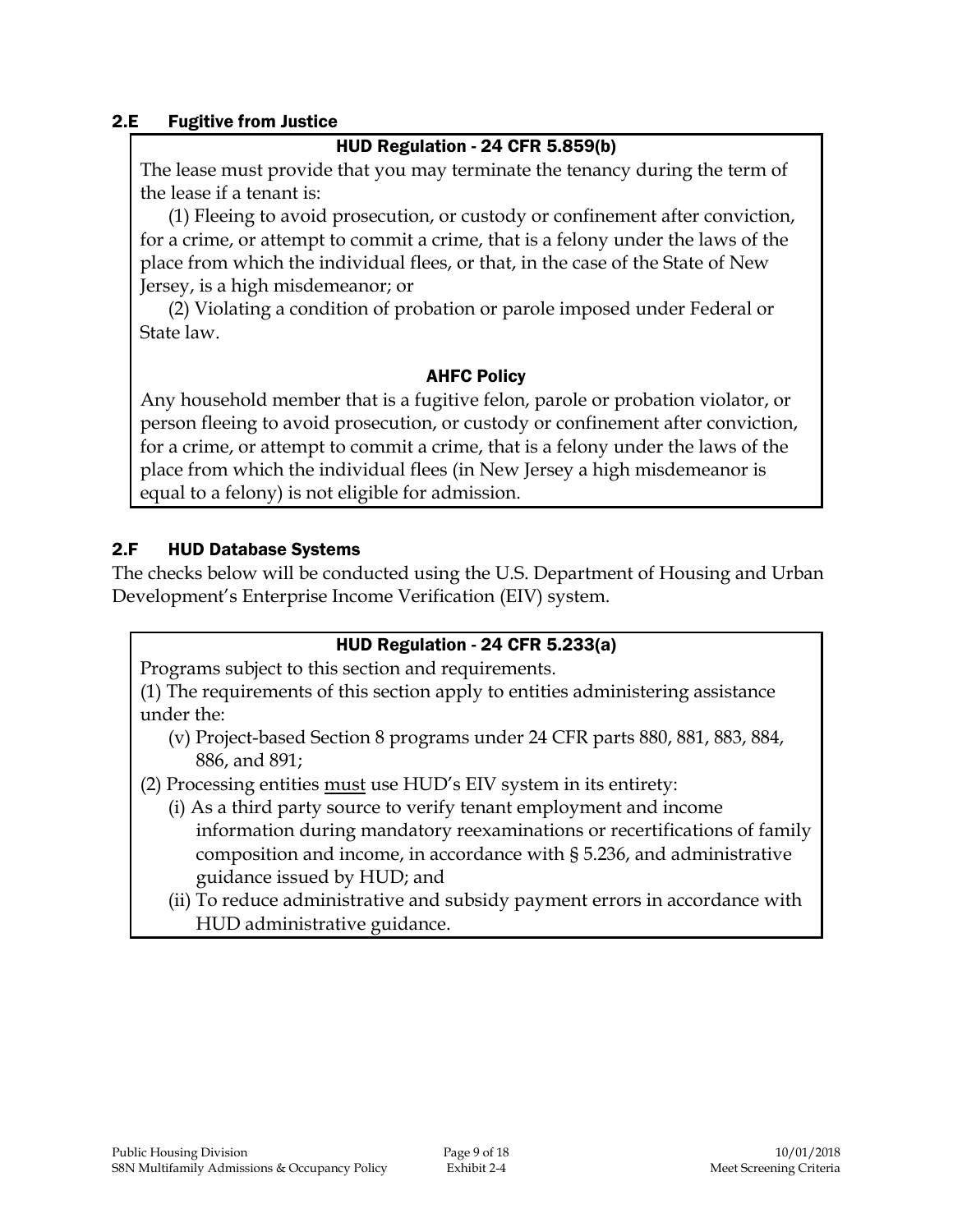#### 2.F.1. EIV-Existing Tenant Search

#### AHFC Policy

- 1. All household members will be checked for existing program participation. No applicant family will be admitted if a household member is active under another housing authority's assistance program (this does not include families "porting" into AHFC).
- 2. For assisted households with dual custody of children, children may only be claimed as dependents in one assisted household. See Chapter 3, Shared Custody.

#### 2.F.2. EIV-Former Tenant Search

#### AHFC Policy

All adult household members will be checked for prior program participation with other housing authorities. An applicant family may be denied assistance if the family was terminated for violation of program obligations within the last 12 months.

#### 2.G Misrepresentation

Unintentional mistakes that do not confer any advantage to the applicant will not be considered misrepresentations.

#### AHFC Policy

- 1. An applicant's intentional misrepresentation of information related to eligibility, preference for admission, housing history, allowances, family composition, or family income will result in rejection.
- 2. An applicant found to intentionally misrepresent information shall remain ineligible for placement on a waiting list for 12 months from the date of occurrence.

#### 2.H Money Owed to PHA

#### AHFC Policy

AHFC will deny admission to any household member who has a past due balance from a current or past participation in a subsidized rental assistance program.

#### 2.I Negative Tenancy References

### AHFC Policy

AHFC will deny admission to a family with a preponderance of negative tenancy references (see the Suitability for Tenancy exhibit).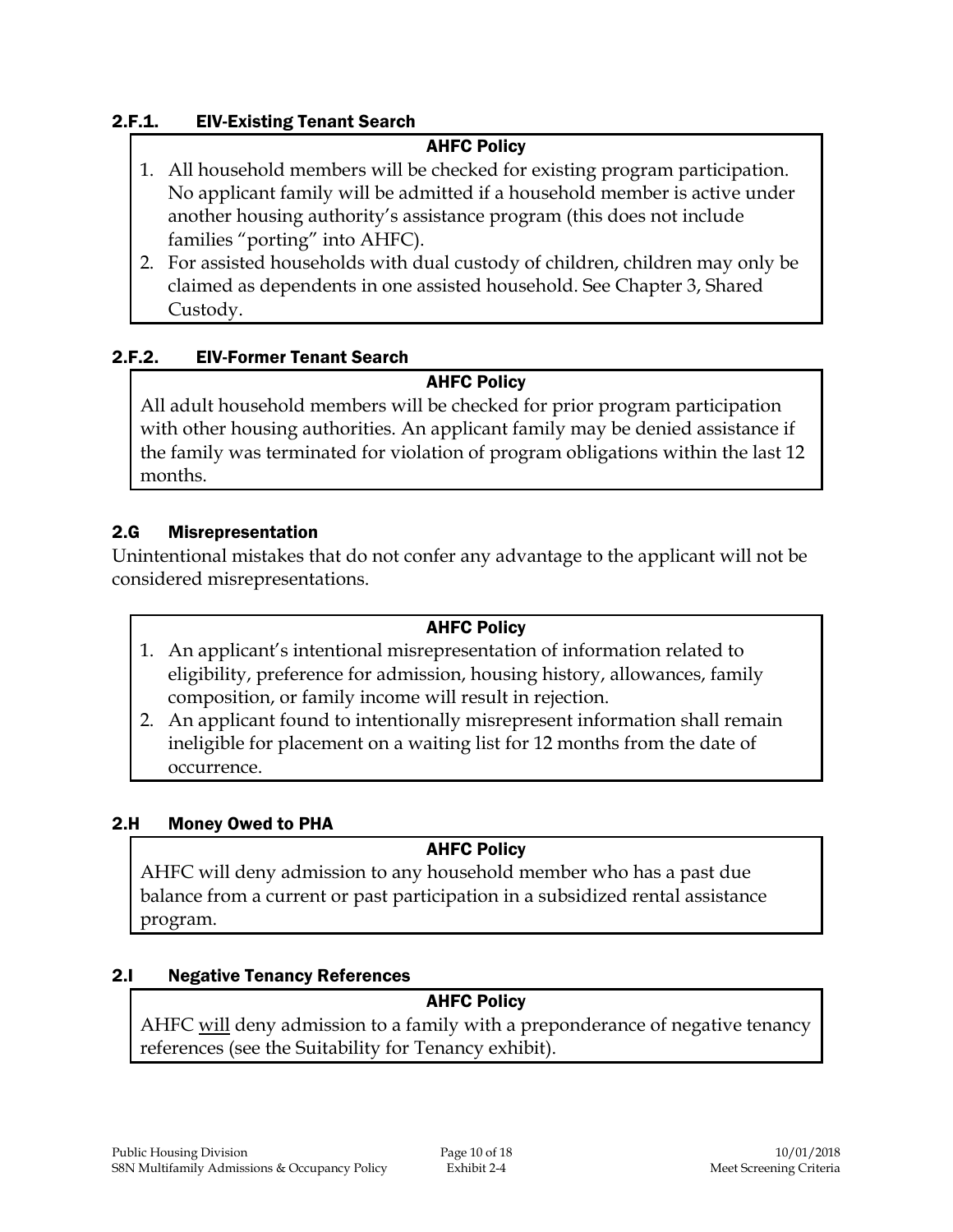### 2.J Prior Assisted Housing Eviction

Eviction refers to those individuals evicted by a court from a federally assisted housing unit.

#### AHFC Policy

AHFC will deny admission for 12 months from the date of occurrence to any household member who has been evicted from federally assisted housing.

#### 2.K Prior Termination of Assistance

### AHFC Policy

AHFC will deny admission for 12 months from the date of occurrence to any household member who has been terminated for negative reasons from federally assisted housing.

## 3. Consideration of Circumstances

## HUD Regulation - 24 CFR 5.852(a)

If the law and regulation permit you to take an action but do not require action to be taken, you may take or not take the action in accordance with your standards for admission and eviction. Consistent with the application of your admission and eviction standards, you may consider all of the circumstances relevant to a particular admission or eviction case, such as:

(1) The seriousness of the offending action;

(2) The effect on the community of denial or termination or the failure of the responsible entity to take such action;

(3) The extent of participation by the leaseholder in the offending action;

(4) The effect of denial of admission or termination of tenancy on household members not involved in the offending action;

(5) The demand for assisted housing by families who will adhere to lease responsibilities;

(6) The extent to which the leaseholder has shown personal responsibility and taken all reasonable steps to prevent or mitigate the offending action; and

(7) The effect of the responsible entity's action on the integrity of the program.

## HUD Regulation - 24 CFR 5.852(b)

Exclusion of culpable household member. You may require an applicant (or tenant) to exclude a household member in order to be admitted to the housing program (or continue to reside in the assisted unit), where that household member has participated in or been culpable for action or failure to act that warrants denial (or termination).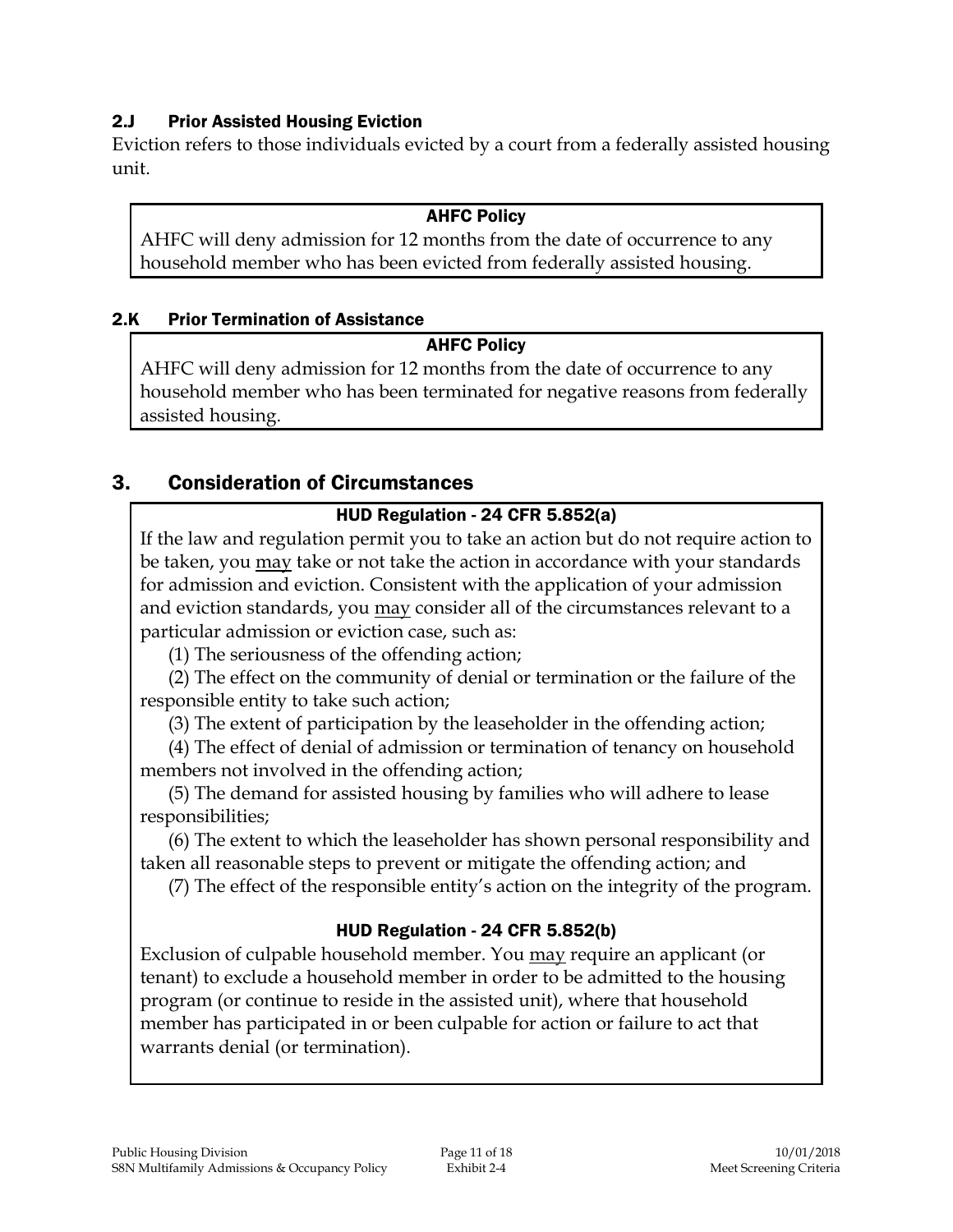#### HUD Regulation - 24 CFR 5.852(c)

Consideration of rehabilitation.

(1) In determining whether to deny admission or terminate tenancy for illegal use of drugs or alcohol abuse by a household member who is no longer engaged in such behavior, you may consider whether such household member is participating in or has successfully completed a supervised drug or alcohol rehabilitation program, or has otherwise been rehabilitated successfully (42 U.S.C. 13661). For this purpose, you <u>may</u> require the applicant or tenant to submit evidence of the household member's current participation in, or successful completion of, a supervised drug or alcohol rehabilitation program or evidence of otherwise having been rehabilitated successfully.

(2) If rehabilitation is not an element of the eligibility determination (see  $\S5.854(a)(1)$  for the case where it must be considered), you may choose not to consider whether the person has been rehabilitated.

#### HUD Regulation - 24 CFR 5.854(a)

You must prohibit admission to your federally assisted housing of an applicant for three years from the date of eviction if any household member has been evicted from federally assisted housing for drug-related criminal activity. However, you may admit the household if:

(1) The evicted household member who engaged in drug-related criminal activity has successfully completed an approved supervised drug rehabilitation program; or

(2) The circumstances leading to the eviction no longer exist (for example, the criminal household member has died or is imprisoned).

## HUD Regulation - 24 CFR 5.855(c)

Individuals who have engaged in criminal activity. If you previously denied admission to an applicant because of a determination concerning a member of the household under this section, you may reconsider the applicant if you have sufficient evidence that the members of the household are not currently engaged in, and have not engaged in, such criminal activity during a reasonable period, determined by you, before the admission decision.

(1) You would have sufficient evidence if the household member submitted a certification that she or he is not currently engaged in and has not engaged in such criminal activity during the specified period and provided supporting information from such sources as a probation officer, a landlord, neighbors, social service agency workers and criminal records, which you verified.

(2) For purposes of this section, a household member is currently engaged in the criminal activity if the person has engaged in the behavior recently enough to justify a reasonable belief that the behavior is current.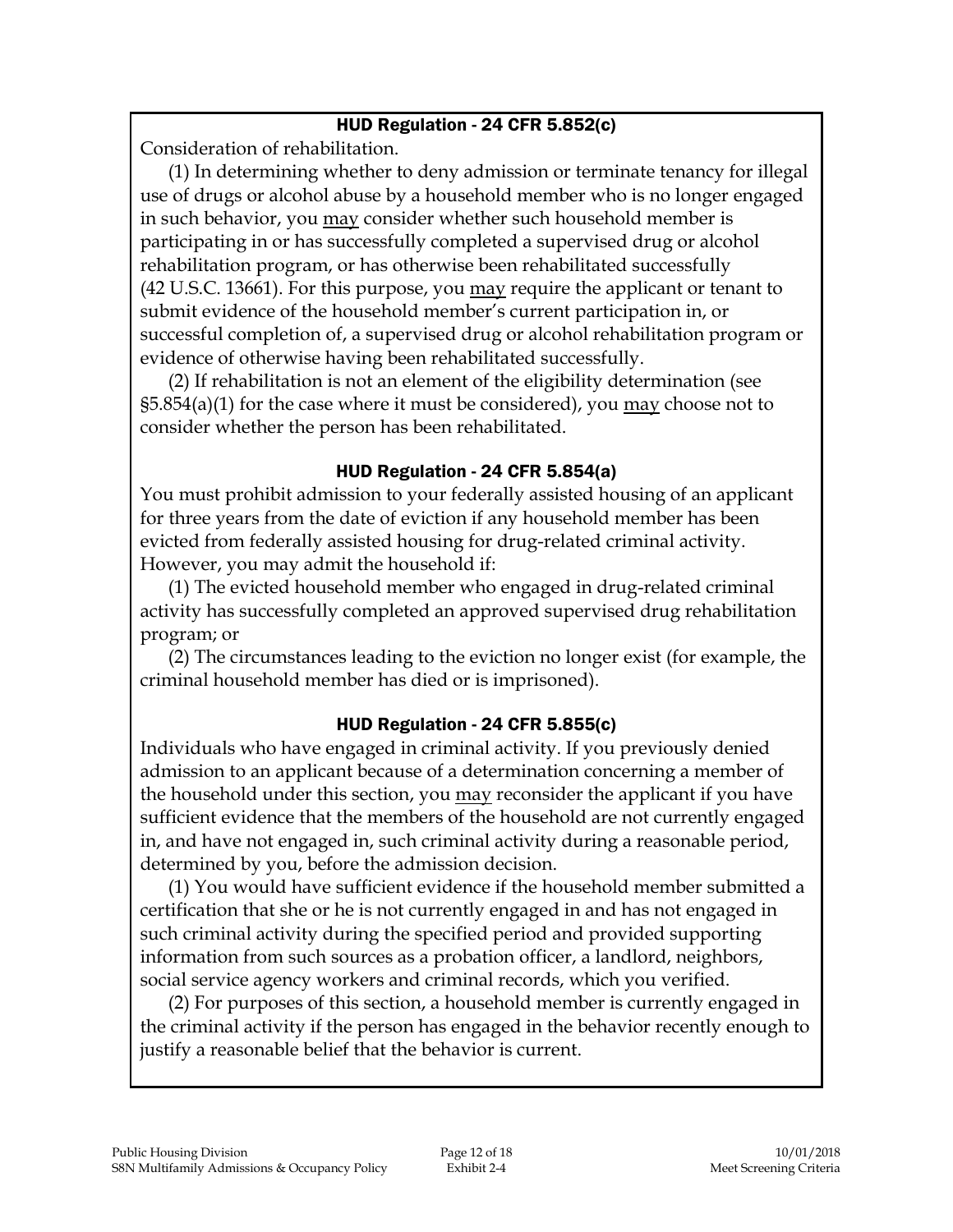## AHFC Policy

When considering circumstances, AHFC will consider the nexus between the action or failure to act and the proposed denial of assistance. AHFC will require the applicant to submit sufficient evidence that the household member is not currently engaged in and has not engaged in such activity during the past 12 months. See the Definitions for sufficient evidence and currently engaged in. AHFC may consider the following factors:

- 1. The seriousness of the offending action;
- 2. Whether the applicant's offense bears a relationship to the safety and security of the other residents;
- 3. The extent of participation by the applicant in the offending action;
- 4. The demand for assisted housing by families who will adhere to lease responsibilities;
- 5. The extent to which the applicant has shown personal responsibility and taken all reasonable steps to prevent or mitigate the offending action. This includes:

a) Length of time since the offending action

b) Any rehabilitation efforts that the applicant has undertaken since the time of the offending action

6. The effect of the responsible entity's action on the integrity of the program.

## 3.A Violence Against Women Act (VAWA) Protections

## HUD Regulation - 24 CFR 880.504(f)

Subpart L of 24 CFR part 5 applies to selection of tenants and occupancy requirements in cases where there is involved or claimed to be involved incidents of, or criminal activity related to, domestic violence, dating violence, or stalking.

## AHFC Policy

See the Violence Against Women Act (VAWA) exhibit for guidance.

## 3.B Due Process Rights of Applicants

Federal law<sup>3</sup> requires that PHAs provide public housing, project-based Section 8, and Section 8 HCV applicants with notification and the opportunity to dispute the accuracy and relevance of a criminal record before admission or assistance is denied on the basis of such record. Public housing and Section 8 applicants also must be afforded the right to request an informal hearing or review after an application for housing assistance is denied.

<sup>3</sup> Notice H 2015-10, Guidance for Public Housing Agencies and Owners of Federally-Assisted Housing on Excluding the Use of Arrest Records in Housing Decisions, issued November 2, 2015.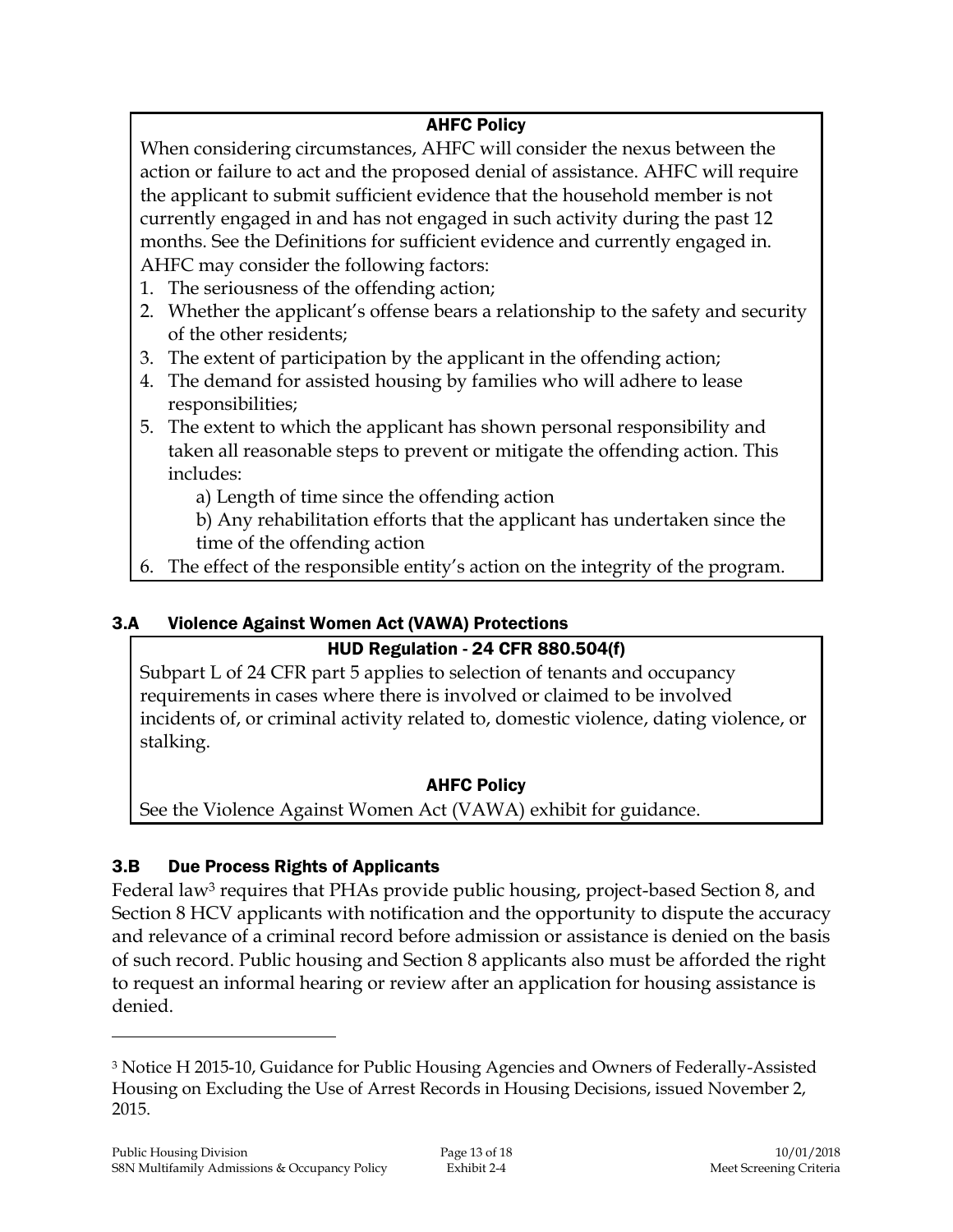## AHFC Policy

If AHFC determines that an applicant's criminal record may make them ineligible for admission, AHFC will send a written notification to the applicant giving them ten (10) calendar days to dispute the record.

- 1. Failure to respond within the given time period will result in an AHFC Ineligibility Notice.
- 2. Failure to respond will not waive the applicant's right to request an informal review under the AHFC Ineligibility Notice procedures.

## 3.C Tenant-Based Rental Assistance Participants

Families receiving Tenant-Based Rental Assistance (TBRA) may want to apply for an AHFC waiting list. Successful completion of a TBRA tenancy or successful TBRA participation for a period of 12 months may be used when considering mitigating circumstances to previous criminal history.

- 1. AHFC will use prudent, professional judgment when evaluating a TBRA family's eligibility for an AHFC waiting list.
- 2. If a family completes 12 months of TBRA assistance in good standing, AHFC will consider that as sufficient evidence to allow the family onto an AHFC waiting list.
- 3. If a family completes the TBRA program in good standing, AHFC will consider that as sufficient evidence to allow the family onto an AHFC waiting list.
- 4. If a TBRA family's tenancy had issues, AHFC may collect a landlord reference from the most recent landlord to help evaluate a family's suitability for an AHFC assistance program.
- 5. When a TBRA family reaches the top of an AHFC waiting list, AHFC may consider any activities that occur while the client is on the waiting list before deciding to admit that family.

# 4. Criminal Records After Offer of Admission

## HUD Regulation - 24 CFR 5.901

(a) General criminal records searches. This subpart applies to criminal conviction background checks by PHAs that administer the Section 8 and public housing programs when they obtain criminal conviction records, under the authority of section  $6(q)$  of the 1937 Act (42 U.S.C. 1437d(q)), from a law enforcement agency to prevent admission of criminals to public housing and Section 8 housing and to assist in lease enforcement and eviction.

(b) Sex offender registration records searches. This subpart applies to PHAs that administer the Section 8 and public housing programs when they obtain sex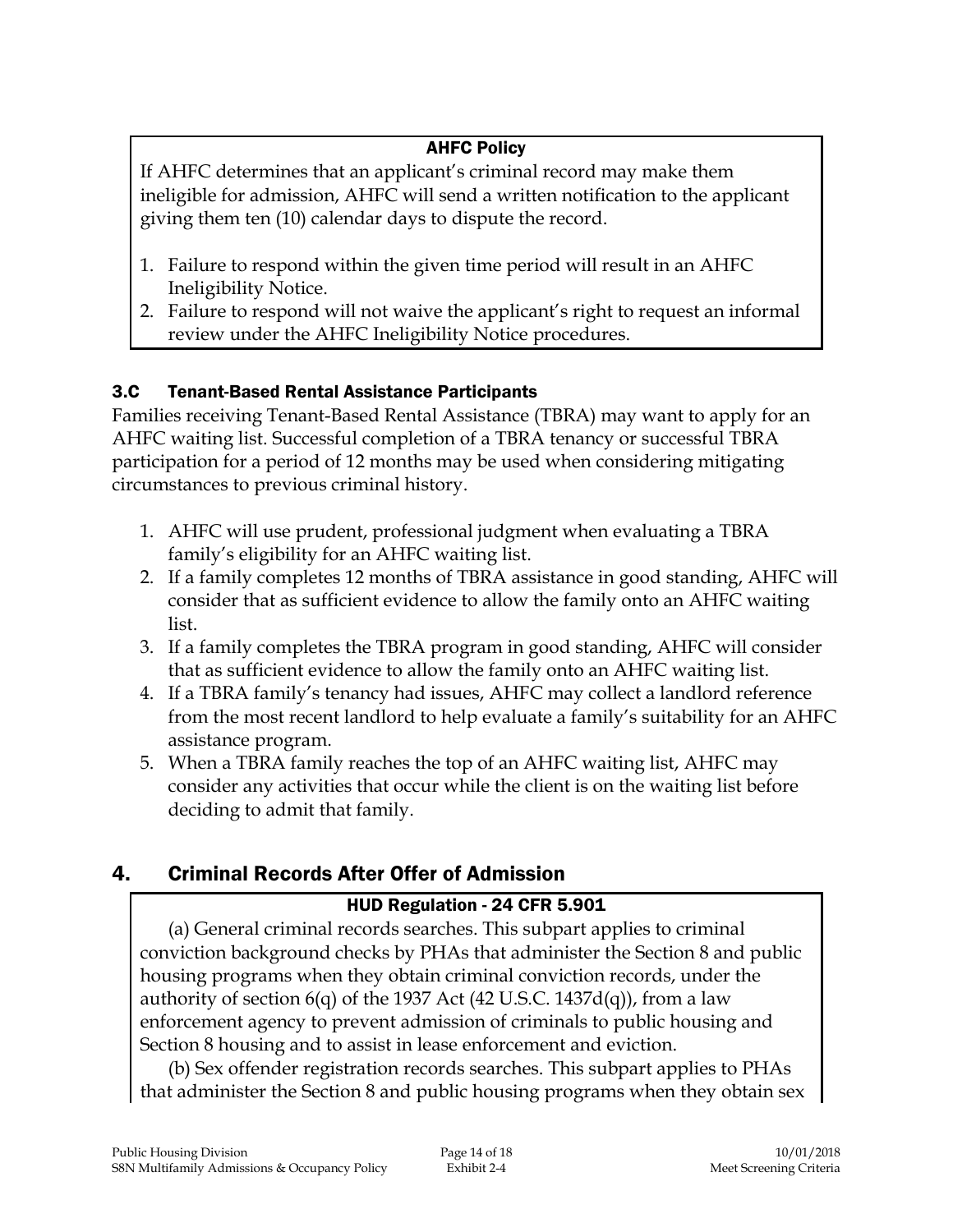offender registration information from State and local agencies, under the authority of 42 U.S.C. 13663, to prevent admission of dangerous sex offenders to federally assisted housing.

(c) Excluded records searches. The provisions of this subpart do not apply to criminal conviction information or sex offender information searches by a PHA or others of information from law enforcement agencies or other sources other than as provided under this subpart.

### HUD Regulation - 24 CFR 5.902

Law enforcement agency. The National Crime Information Center (NCIC), police departments and other law enforcement agencies that hold criminal conviction records.

## HUD Regulation - 24 CFR 5.903(g)

The PHA must establish and implement a system of records management that ensures that any criminal record received by the PHA from a law enforcement agency is:

(1) Maintained confidentially;

(2) Not misused or improperly disseminated; and

(3) Destroyed, once the purpose(s) for which the record was requested has been accomplished, including expiration of the period for filing a challenge to the PHA action without institution of a challenge or final disposition of any such litigation.

#### AHFC Policy

- 1. AHFC will retain criminal records in a family's file that are attached to an AHFC notification to the family.
- 2. In accordance with the Due Process Rights section of this policy, an individual will receive an AHFC written notification of a disqualifying offense or record of offenses.
- 3. If an offense or record of offenses does not rise to the level where it would disqualify a family member, those records will not be retained in the file.

## 5. Definitions

These terms are defined at 24 CFR 5.100 and 24 CFR 5.853.

1. Alcohol abuse. The Diagnostic and Statistical Manual of Mental Disorders IV describes alcohol abusers as those who continue to drink despite recurrent social, interpersonal, and legal problems as a result of their alcohol use. Harmful use implies a person's drinking causes either physical or mental damage.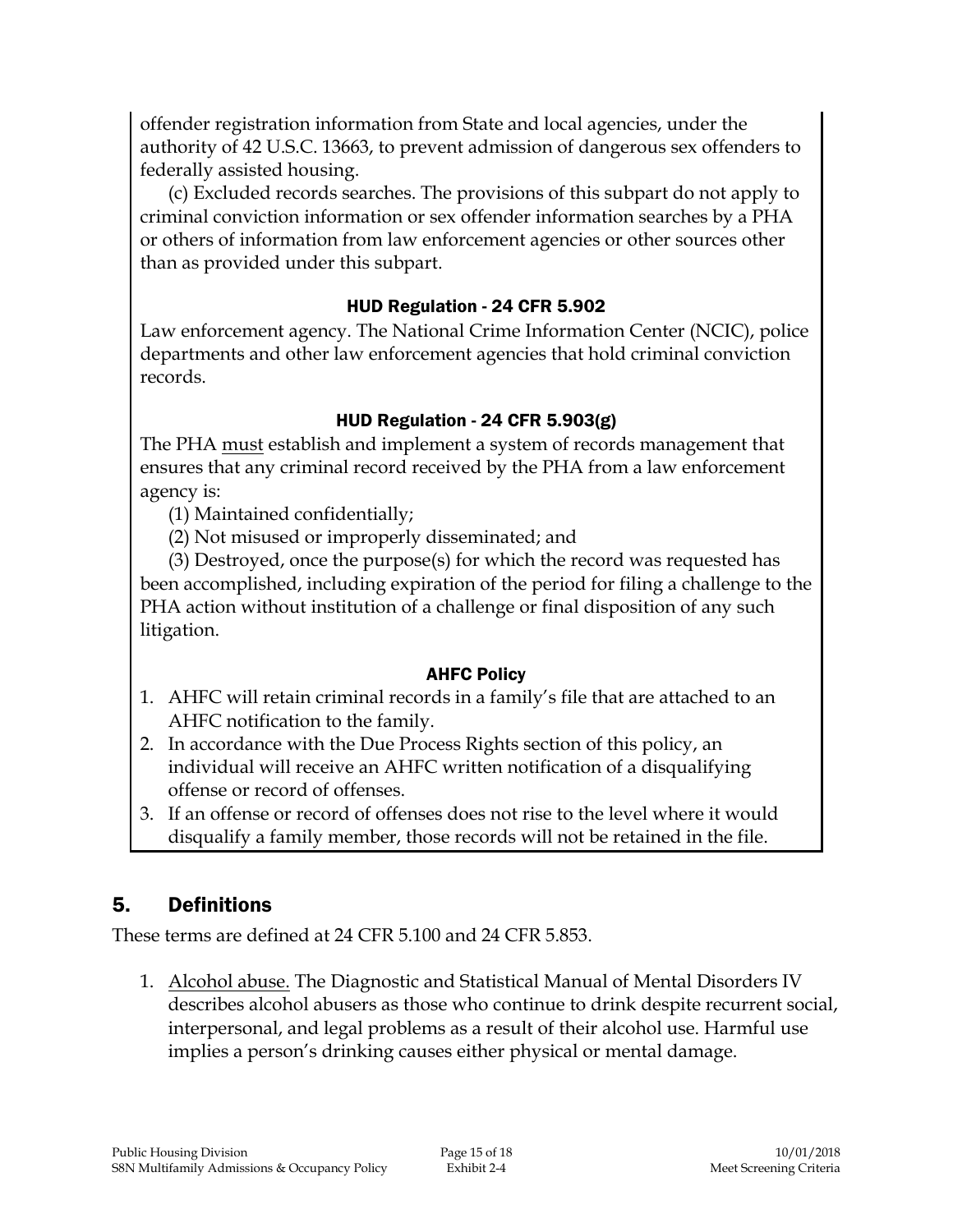- 2. Covered person, for purposes of 24 CFR 5, subpart I, and parts 966 and 982, means a tenant, any member of the tenant's household, a guest or another person under the tenant's control.
- 3. Currently engaging (or engaged) in<sup>4</sup> means that the individual has engaged in the behavior recently enough to justify a reasonable belief that the individual's behavior is current. For AHFC purposes, this means the activity has occurred within the last six (6) months.
- 4. Date of Occurrence means the date the activity occurred. If the date is unclear, it is the date that the activity was reported in a criminal record, the date the activity was identified in a public record, or the date offered by others not involved in the activity.
- 5. Drug means a controlled substance as defined in section 102 of the Controlled Substances Act (21 U.S.C. 802).
- 6. Drug abuse means the habitual taking of addictive or illegal drugs.
- 7. Drug-related criminal activity means the illegal manufacture, sale, distribution, or use of a drug, or the possession of a drug with intent to manufacture, sell, distribute, or use the drug. This includes: drug trafficking, drug distribution, drug manufacture, or growth or possession of illegal drugs.
- 8. Guest, only for purposes of 24 CFR part 5, subparts A and I, and parts 882, 960, 966, and 982, means a person temporarily staying in the unit with the consent of a tenant or other member of the household who has express or implied authority to so consent on behalf of the tenant. The requirements of parts 966 and 982 apply to a guest as so defined.
- 9. Household, for purposes of 24 CFR part 5, subpart I, and parts, 960, 966, 882, and 982, means the family and PHA-approved live-in aide.

<sup>4</sup> HUD has reviewed relevant case law and determined that the fact that an individual was arrested is not evidence that he or she has engaged in criminal activity. Accordingly, the fact that there has been an arrest for a crime is not a basis for the requisite determination that the relevant individual engaged in criminal activity warranting denial of admission, termination of assistance or eviction. PIH Notice 2015-19, Guidance for Public Housing Agencies and Owners of Federally-Assisted Housing on Excluding the Use of Arrest Records in Housing Decisions, issued November 2, 2015.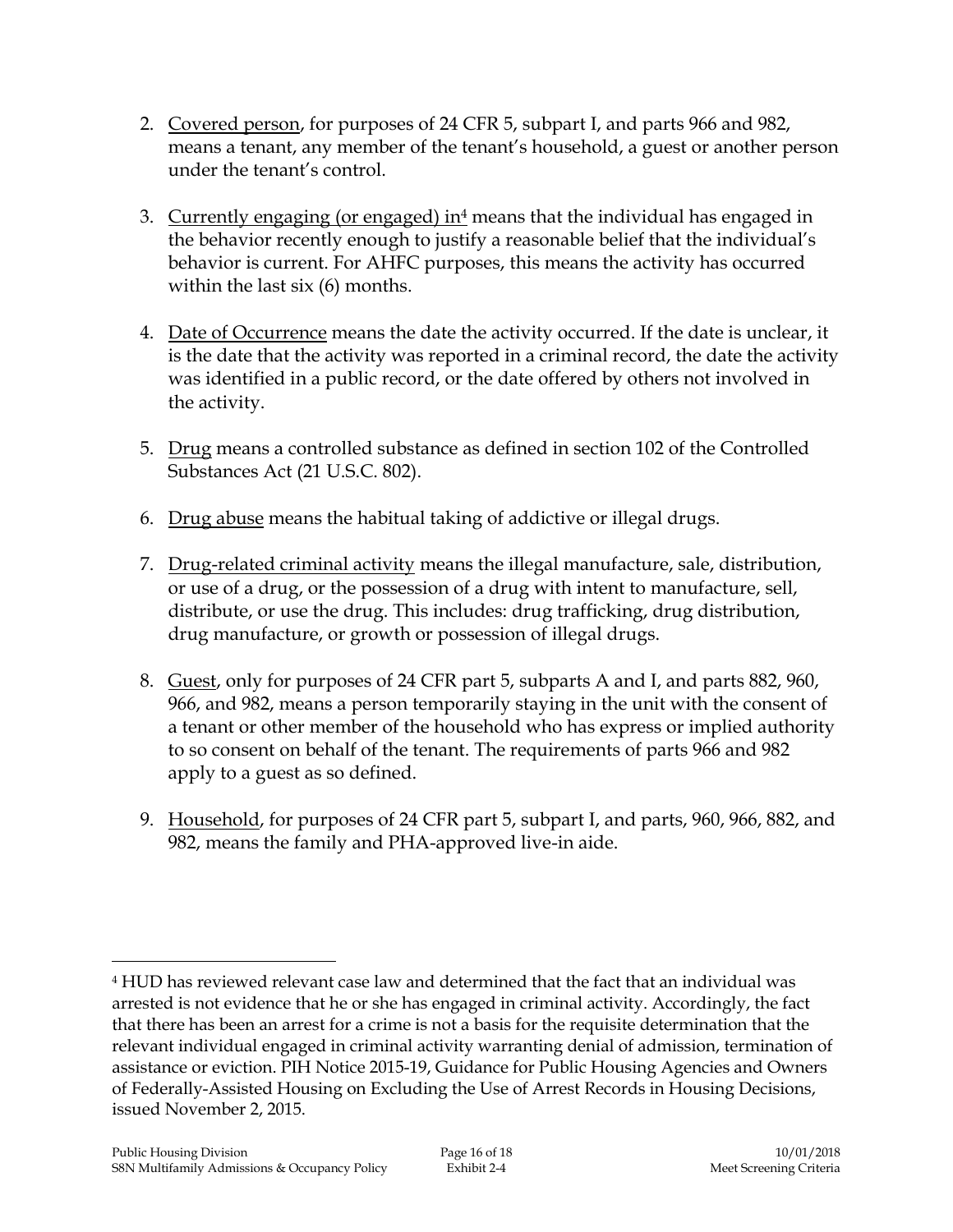- 10. Other person under the tenant's control, for the purposes of the definition of covered person and for parts 5, 882, 966, and 982 means that the person, although not staying as a guest (as defined in this section) in the unit, is, or was at the time of the activity in question, on the premises (as premises is defined in this section) because of an invitation from the tenant or other member of the household who has express or implied authority to so consent on behalf of the tenant. Absent evidence to the contrary, a person temporarily and infrequently on the premises solely for legitimate commercial purposes is not under the tenant's control.
- 11. Pattern of abuse is defined as a pattern of drinking or drug-taking that results in three or more of the following situations within a 12-month period:
	- Failure to fulfill major work, school, or home responsibilities
	- Having recurring alcohol- or drug-related legal problems, such as being arrested for driving under the influence of alcohol or for physically hurting someone while drunk
- 12. Premises, for purposes of 24 CFR part 5, subpart I, and parts 960 and 966, means the building or complex or development in which the public or assisted housing dwelling unit is located, including common areas and grounds.
- 13. Reasonable time or period, for purposes of consideration of mitigating circumstances, AHFC will consider behavior or treatment within the last 12 months.
- 14. Sufficient Evidence means the household member provides a certification or supporting information from such sources as a probation officer or other supervising/counseling professional, a landlord, social service agency, or public records. AHFC may verify any sufficient evidence documentation submitted by the family.
- 15. Violent criminal activity means any criminal activity that has as one of its elements the use, attempted use, or threatened use of physical force substantial enough to cause, or be reasonably likely to cause, serious bodily injury or property damage.

## **Sources**

- 1. [Medical Marijuana Use in Public Housing and Housing Choice Voucher](https://intranet/application/files/5215/3816/5886/2-4_Exhibit_1MarijuanaPIH_021011.PDF)  [Programs,](https://intranet/application/files/5215/3816/5886/2-4_Exhibit_1MarijuanaPIH_021011.PDF) February 10, 2011, from Sandra B. Henriquez, Assistant Secretary for Public and Indian Housing.
- 2. [Letter, June 17, 2011,](https://intranet/application/files/1115/3816/5886/2-4_Exhibit_2Reentry_061711.pdf) from Shaun Donovan, Secretary U.S. Department of Housing and Urban Development, and Sandra B. Henriquez, Assistant Secretary for Public and Indian Housing.